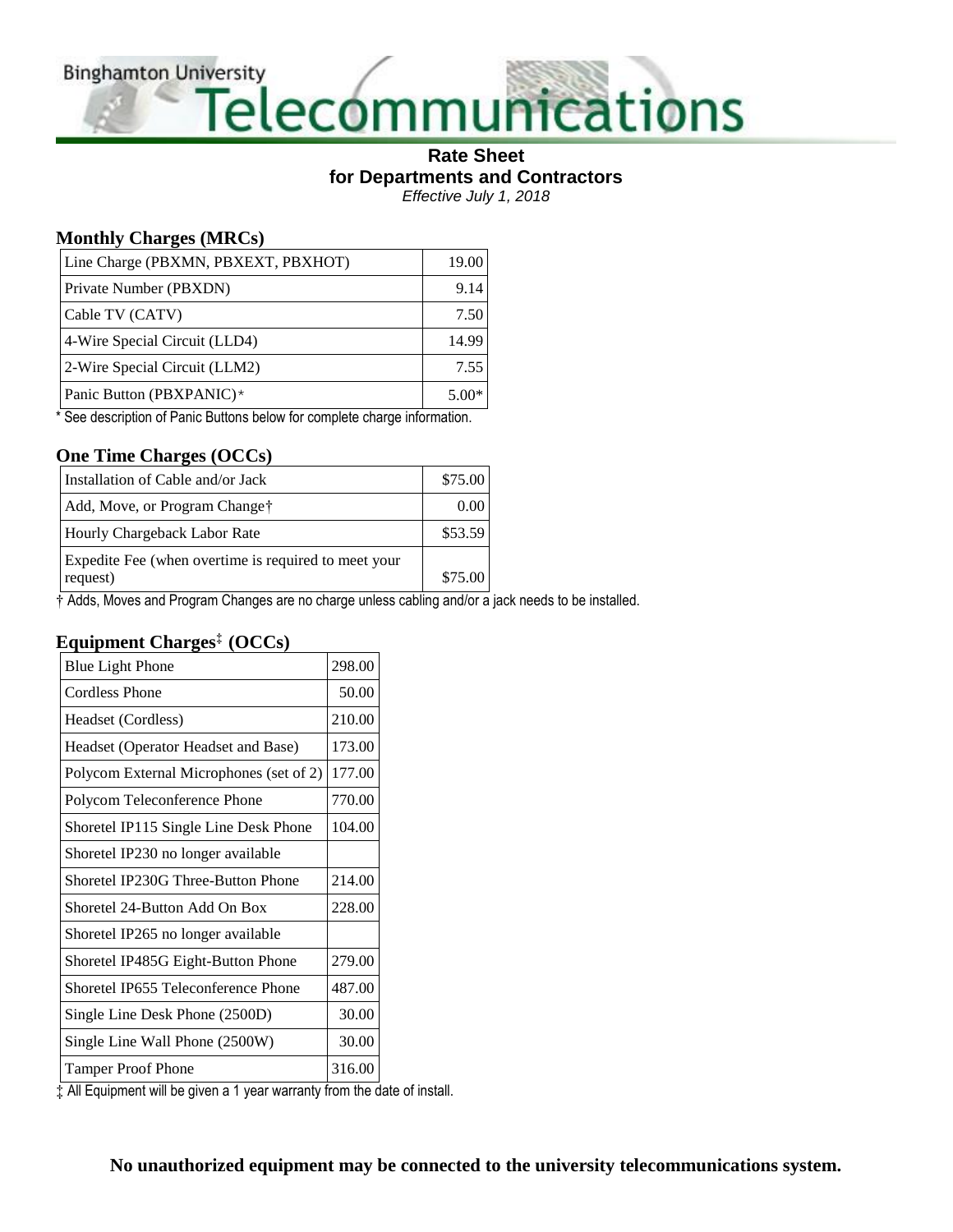## **VoIP License Fees (OCCs)**

| Shoretel Extension and Voicemail License   | \$130.00 |
|--------------------------------------------|----------|
| Shoretel Extension Only License            | \$91.00  |
| Shoretel Voicemail Only License            | \$58.50  |
| Shoretel Professional License (additional) | \$52.00  |

‡ All VoIP services require a license. A one-time charge will be applied when the new line of service is installed.

| <b>Cordless Phone (CORDLESS):</b><br><b>Price: \$50.00</b><br>Single line 900MHz cordless phone.                                                                                                                                                                                                                                                                                                                                                                                                              |
|---------------------------------------------------------------------------------------------------------------------------------------------------------------------------------------------------------------------------------------------------------------------------------------------------------------------------------------------------------------------------------------------------------------------------------------------------------------------------------------------------------------|
| <b>Cordless Headset (HDSETC):</b><br><b>Price: \$210.00</b><br>Cordless headset and charging stand.                                                                                                                                                                                                                                                                                                                                                                                                           |
| <b>Headset (HDSET):</b><br><b>Price: \$173.00</b><br>Corded operator's headset.                                                                                                                                                                                                                                                                                                                                                                                                                               |
| <b>Shoretel IP115 Single-Line Desk</b><br><b>Phone</b> (115)<br>Price: \$104.00<br>The ShoreTel IP115 is a cost-effective,<br>single-line phone that is ideal for open<br>areas including lobbies, visitor offices,<br>classrooms and dorm rooms. It offers six<br>feature keys for common operations, a<br>one-line display that shows caller ID,<br>date and time, plus a two-way<br>speakerphone for hands-free calling.<br>Features: Transfer, Conference, Hold,<br>Intercom, Redial (History), Voicemail |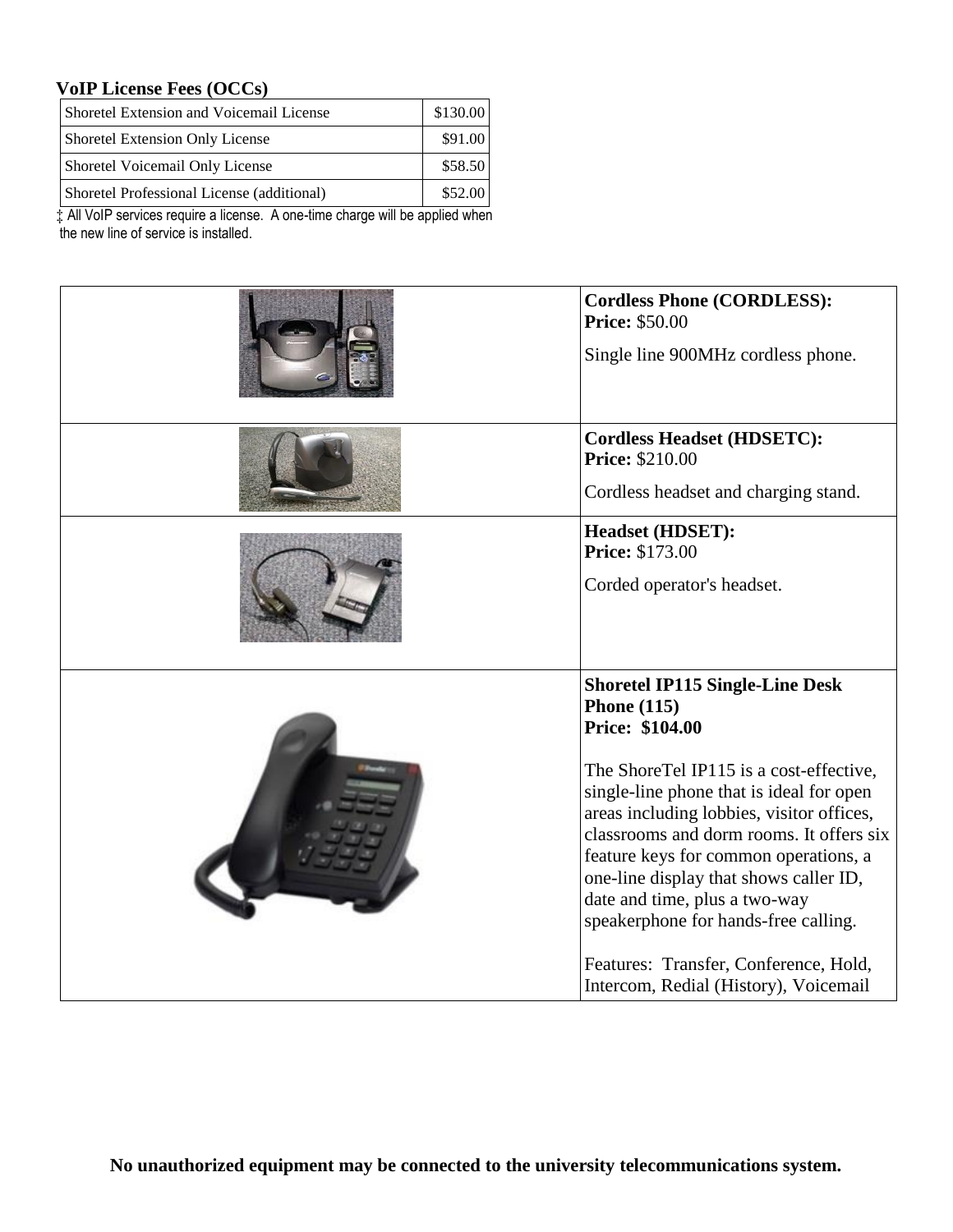| <b>ShoreTel</b><br>Lindsay Clark<br>(30/2013 1:30pm | <b>Shoretel IP420 Two-Line Desk Phone</b><br>Price: \$123.00<br>The Shoretel IP420 delivers features in a<br>two line configuration. This phone has a<br>lower speed data switch connection<br>(10/100)<br>Features: Transfer, Conference, Hold,<br>Redial (history), Voicemail, High<br>contrast display                                                                                                                                                                                                                                                                                                                                       |
|-----------------------------------------------------|-------------------------------------------------------------------------------------------------------------------------------------------------------------------------------------------------------------------------------------------------------------------------------------------------------------------------------------------------------------------------------------------------------------------------------------------------------------------------------------------------------------------------------------------------------------------------------------------------------------------------------------------------|
|                                                     | <b>Shoretel IP230G Three-Line Desk</b><br><b>Phone</b><br><b>Price: \$214.00</b><br>The Shoretel IP230G delivers a wealth<br>of features including three line<br>appearances, eight function keys, four<br>soft keys, and a headset jack.<br>Features: Transfer, Conference, Hold,<br>Intercom, Redial (history), Voicemail,<br>Options, Directory                                                                                                                                                                                                                                                                                              |
| ShoreTel 24                                         | <b>Shoretel 24-Button Add on Box</b><br><b>Price: \$228.00</b><br>The ShoreTel IPBB24 programmable<br>button box provides operators and<br>assistants with at-a-glance presence<br>information and fast, one-button feature<br>access. The 24 buttons can be<br>customized to suit the needs of different<br>users. Self-labeling keys eliminate paper<br>labels, saving time while ensuring the<br>accuracy of configuration. The only IP-<br>based device on the market, the BB24<br>includes an Ethernet switch and provides<br>PoE power forwarding for one<br>downstream device. Up to four devices<br>can be associated with an IP Phone. |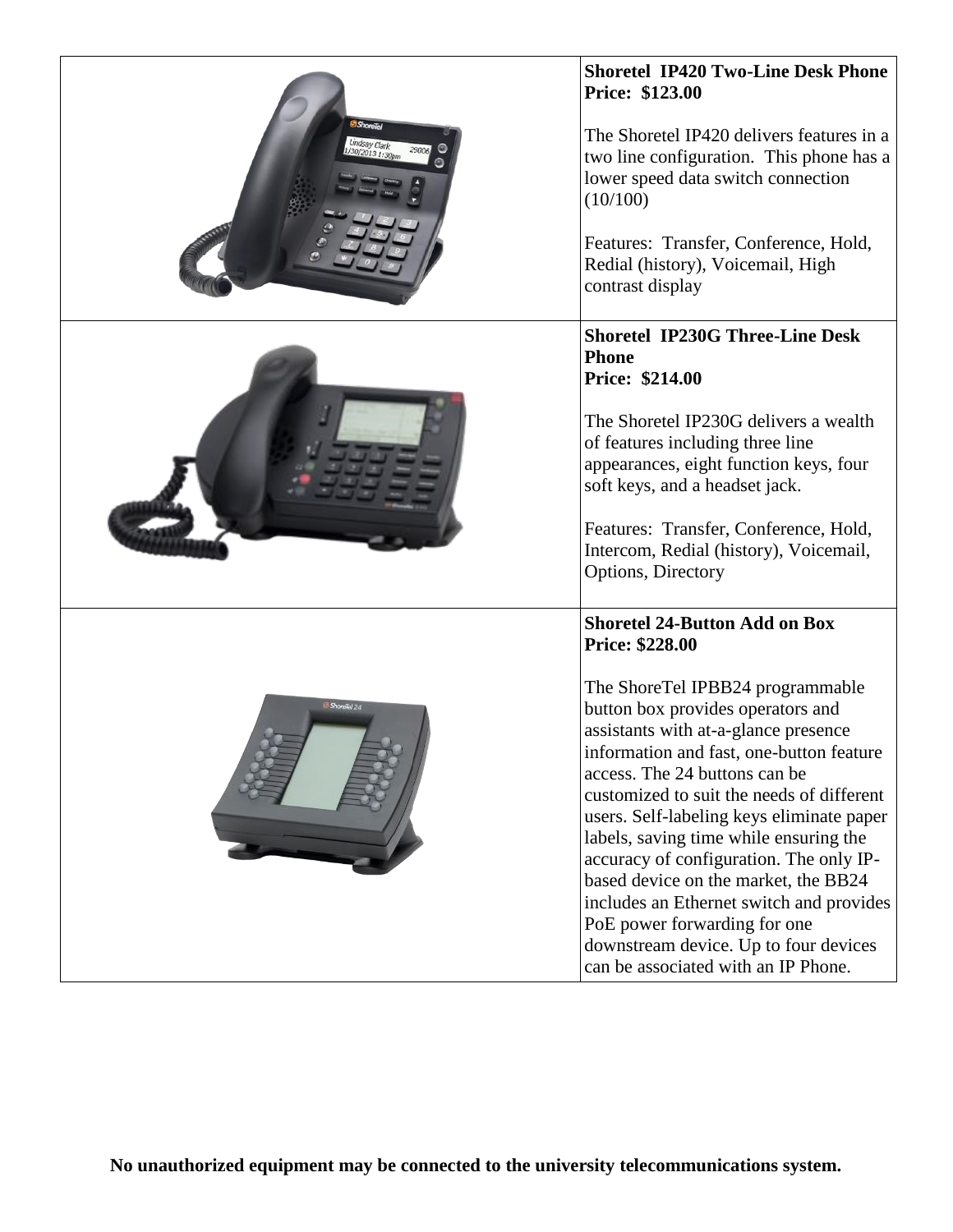| <b>Shoretel IP265 Six-Line Desk Phone</b><br>(265)<br><b>Price: \$192.00</b><br>The ShoreTel IP265 is a six-line phone<br>in a compact form factor with a crisp<br>back-lit color display for knowledge<br>workers with advanced requirements. It<br>has eight feature keys and four soft keys<br>for easy access to the rich ShoreTel<br>feature set. A full duplex speakerphone<br>and integrated headset jack are also<br>standard.                                                                                                                                                               |
|------------------------------------------------------------------------------------------------------------------------------------------------------------------------------------------------------------------------------------------------------------------------------------------------------------------------------------------------------------------------------------------------------------------------------------------------------------------------------------------------------------------------------------------------------------------------------------------------------|
| Features: Transfer, Call Handling,<br>Conference, Hold, Intercom, Redial<br>(history), Voicemail, Options, Directory                                                                                                                                                                                                                                                                                                                                                                                                                                                                                 |
| <b>Shoretel IP485G Eight-Line Desk</b><br><b>Phone</b> (485G)<br><b>Price: 279.00</b>                                                                                                                                                                                                                                                                                                                                                                                                                                                                                                                |
| An eight-line phone with a crisp 480 x<br>272 pixels backlit color display offers an<br>expanded directory with unlimited<br>alphanumeric lookup with sort by first or<br>last names. The redial / history key<br>provides unlimited filter by first / last<br>names and alphanumeric lookup. These<br>features and the built-in visual voice<br>mail application make this phone ideal<br>for the advanced professional. Also<br>includes six feature keys, five soft keys,<br>a full-duplex speakerphone and<br>integrated headset jack and a<br>10/100/1000 Ethernet switch for Gigabit<br>speed. |
| Features: Transfer, Conference, Hold,<br>History, Voicemail, Directory                                                                                                                                                                                                                                                                                                                                                                                                                                                                                                                               |